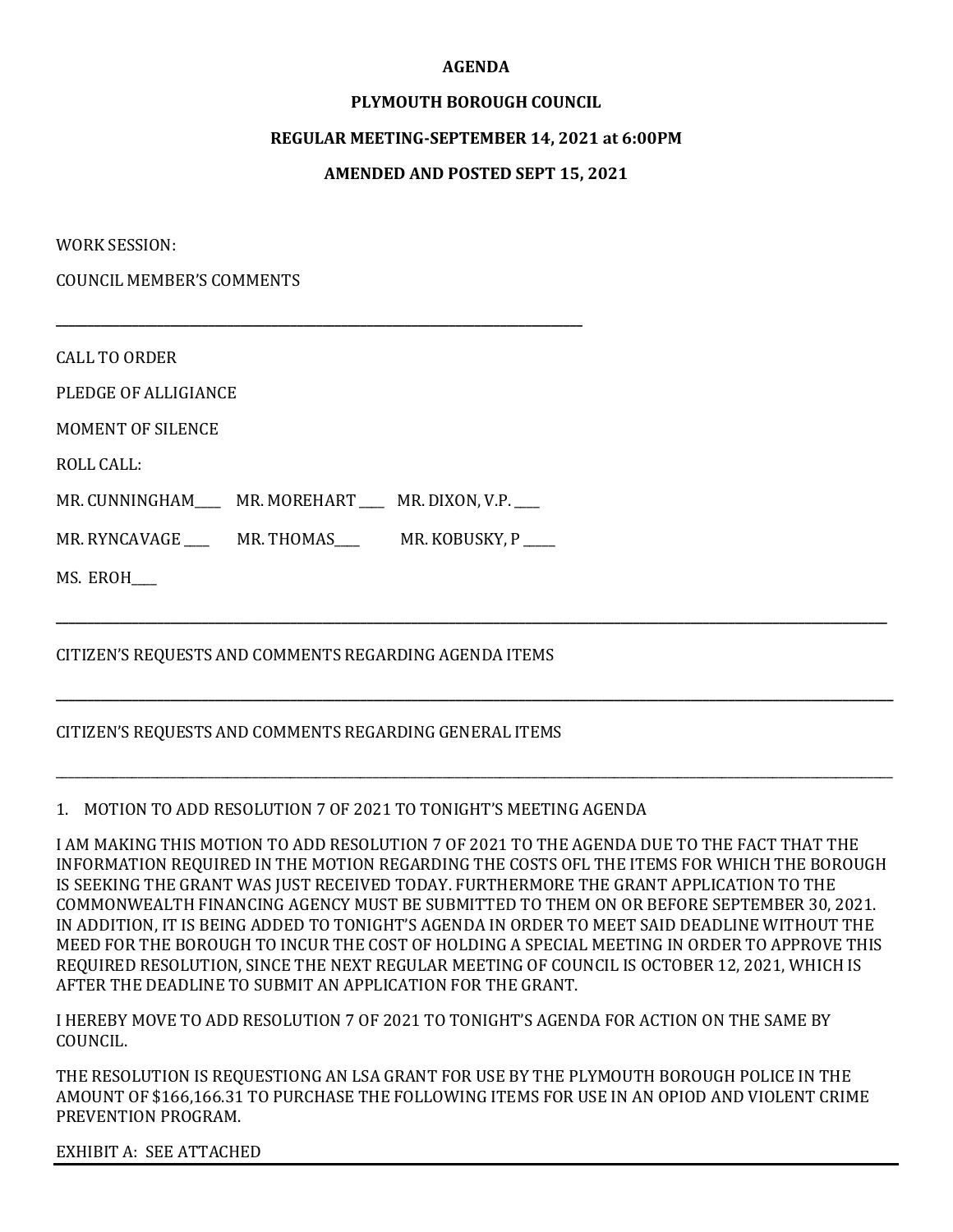2. MOTION RESOLUTION 6 OF 2021: A RESOLUTION OF THE COUNCIL OF THE BOROUGH OF PLYMOUTH, LUZERNE COUNTY, PENNSYLVANIA, AUTHORIZING THE SUBMISSION OF A GRANT APPLICATION UNDER ACT 71, LOCAL SHARE ACCOUNT (LSA) TO THE COMMONWEALTH FINANCING AGENCY TO PURCHASE THREE FIRE TRUCKS.

MOTION TO AMEND RESOLUTION 6 OF 2021: THE REASON I AM MAKING THIS MOTION IS TO REDUCE THE PRUCHASE FROM THREE FIRE TRUCKS TO TWO FIRE TRUCKS BECAUSE I FEEL THE BOROUGH WILLHAVE A BETTER CHANCE TO RECEIVE THE LSA GRANT WE ARE APPLING FOR.

I HERE BY MOVE TO AMEND RESOLUTION 6 OF 2021 AS FOLLOWS:

THE AMOUNT OF THE GRANT THE BOROUGHIS APPLYING FOR SHOULD BE REDUCED TO \$1,049,000.00.

THE TWO FIRE TRUCKS TO BE PURCHASED ARE:

PIERCE PUMPER SHORT ALUMINUM BODY, 2<sup>ND</sup> GEN, ENFORCER CHASSIS, COST \$643,000.00.

PIERCE PUMPER SHORT ALUMINUM BODY, 2ND GEN, ENFORCER CHASSIS, COST \$656,000.00.

THE PRICE OF THE TWO TRUCKS IS \$1,299,000.00, BUT THE FIREMAN'S RELIEF FUND HAS PLEDGED \$125,000.00 TOWARDS THE PURCHASE OF EASH TRUCK FOR A TOTAL OF \$250,000.00, THUS REDUCING THE AMOUNT OF GRANT FUNDS NEEDED TO PURCHASE THE TWO FIRE TRUCKS TO \$1,049.00.

EXCEPT FOR THE AMENDMENTS MENTIONED ABOVE I MOVE THAT THE REMAINING LANGUAGE CONTAINED IN RESOLUTION 6 OF 2021 REGARDING THE SUBMISSION AND SIGNING OF THE INITIAL GRANT APPLICATION AND DESIGNATION OF THE BOROUGH OFFICIALS SO NAMED TO SIGN THE SAME AS WELL AS ALL OTHER DICUMENTS REMAIN AS WRITTEN.

\_\_\_\_\_\_\_\_\_\_\_\_\_\_\_\_\_\_\_\_\_\_\_\_\_\_\_\_\_\_\_\_\_\_\_\_\_\_\_\_\_\_\_\_\_\_\_\_\_\_\_\_\_\_\_\_\_\_\_\_\_\_\_\_\_\_\_\_\_\_\_\_\_\_\_\_\_\_\_\_\_\_\_\_\_\_\_\_\_\_\_\_\_\_\_\_\_\_\_\_\_\_\_\_\_\_\_\_\_\_\_\_\_\_\_\_\_\_\_\_\_\_\_\_\_\_\_\_\_\_\_\_

- 3. MOTION: AS THE PROPERTY AT 401-403 E MAIN STREET WAS PUT OUT FOR SEALED BID, AND NO BIDS WERE RECEIVED, COUNCIL WILL BE UNABLE TO ACT ON SALE OF THAT PROPERTY AT THIS TIME.
- 4. MOTION: I HEREBY MOVE TO APPROVE THE COLLECTIVE BARGAINING ADDENDUM FOR THE STREET DEPARTMENT AND OFFICE PERSONNEL, DATED SEPTEMBER 9, 2021 BETWEEN THE BOROUGH AND TEAMSTERS LOCAL 401, WHICH WAS NEGOTIATED BETWEEN THE PARTIES TO AMEND THE CURRENT CONTRACT, WHICH RUNS FROM JANUARY 1, 2021, AND ENDS DECEMBER 31, 2021. I FURTHER MOVE TO AUTHORIZE THE PRESIDENT OF COUNCIL, RON KOBUSKY TO SIGN ADDENDUM ON BEHALF OF THE BOROUGH AND AUTHORZE THE BOROUGH SECRETARY, GAIL BURDULIS TO ATTEST TO HIS SIGNATURE AND AFFIX THE BOROUGH SEAL TO THE ADDENDUM. IT IS NOTED THAT THE ONLY PROVISION INTHE AMENDMENT IS A CHANGE IN THE HEALTH CARE PROVIDER COMMENCING OCTOBER 1, 2021, WHICH WILL RESULT IN A SAVINGS TO THE BOROUGH FOR THE LAST THREE MONTHS OF 2021 AS WELL AS IN 2022.
- 5. MOTION: TO ACCEPT THE 2022 CONTRACT PROPOSAL FOR AMTRUST NORTH AMERICA, THE CARRIER OF WORKERS COMPENSATION INSURANCE FOR THE BOROUGH.

\_\_\_\_\_\_\_\_\_\_\_\_\_\_\_\_\_\_\_\_\_\_\_\_\_\_\_\_\_\_\_\_\_\_\_\_\_\_\_\_\_\_\_\_\_\_\_\_\_\_\_\_\_\_\_\_\_\_\_\_\_\_\_\_\_\_\_\_\_\_\_\_\_\_\_\_\_\_\_\_\_\_\_\_\_\_\_\_\_\_\_\_\_\_\_\_\_\_\_\_\_\_\_\_\_\_\_\_\_\_\_\_\_\_\_\_\_\_\_\_\_\_\_\_\_\_\_\_

6. MOTION: I HEREBY MOVE TO APPROVE THE ATTACHED LETTER OF SUPPORT FOR THE HANOVER TOWNSHIP LSA GRANT APPLICATION FOR THE PURCHASE OF A NEW SCREENER FOR THE EARTH CONSERVATORY AND AUTHORIZE THE PRESIDENT OF COUNCIL, RON KOBUSKY TO SIGN IT ON BEHALF

\_\_\_\_\_\_\_\_\_\_\_\_\_\_\_\_\_\_\_\_\_\_\_\_\_\_\_\_\_\_\_\_\_\_\_\_\_\_\_\_\_\_\_\_\_\_\_\_\_\_\_\_\_\_\_\_\_\_\_\_\_\_\_\_\_\_\_\_\_\_\_\_\_\_\_\_\_\_\_\_\_\_\_\_\_\_\_\_\_\_\_\_\_\_\_\_\_\_\_\_\_\_\_\_\_\_\_\_\_\_\_\_\_\_\_\_\_\_\_\_\_\_\_\_\_\_\_\_